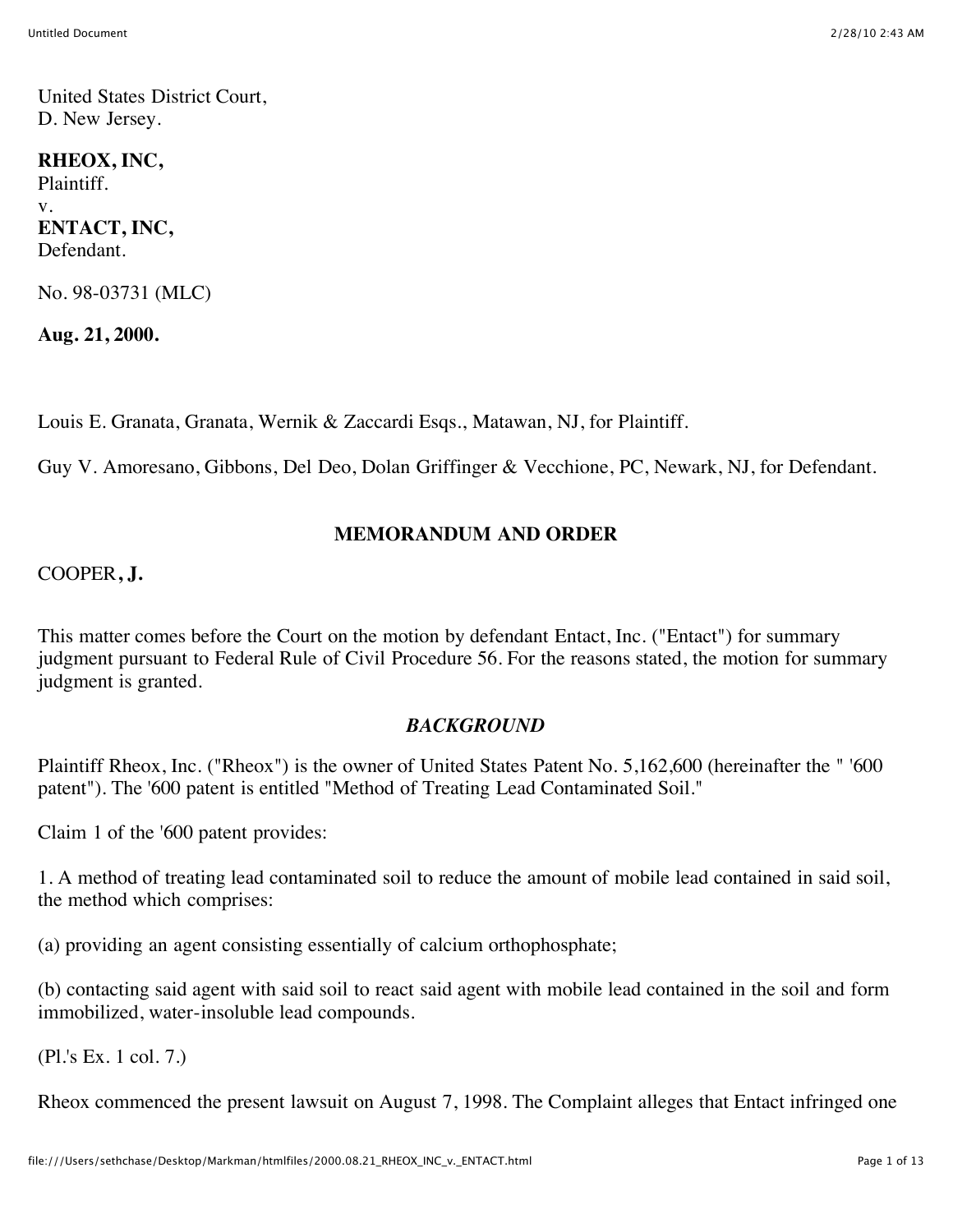or more claims of the '600 patent through its use of triple superphosphate ("TSP"). (Compl.para. 8.) Rheox argues that TSP is included within the definition of calcium orthophosphate in claim 1 of the '600 patent because TSP consists primarily of monocalcium orthophosphate, which is a form of calcium orthophosphate. (Pl.'s Br. in Opp'n at 18.)

Entact filed the instant motion for summary judgment on October 21, 1999. Entact premised the motion solely on the argument that the term "calcium orthophosphate," contained in claim 1 of the '600 patent, does not encompass TSP. Entact argues that the prosecution history reveals that calcium orthophosphate cannot be interpreted to include monocalcium orthophosphate. (Def.'s Proposed Findings of Facts and Conclusions of Law ("Def.'s Facts and Conclusions") para. 8.) Instead, Entact argues that the term "calcium orthophosphate" is limited to an "essentially water-insoluble" material which has a solubility not substantially different from .002 grams/100 grams of  $H_2O$ , which would include tricalcium orthophosphate but not monocalcium orthophosphate. FN1 (Def.'s Br. in Reply at 1-2.) The parties have agreed that if the term "calcium orthophosphate" does not include monocalcium orthophosphate, then none of the asserted claims of the '600 patent are infringed by Entact's use of TSP. (Def.'s Facts and Conclusions para. 5; Pl.'s Response to Def.'s Statement of Undisputed Facts para. 20.)

FN1. It is undisputed that the solubility of tricalcium orthophosphate is .002 grams/100 grams of water and the solubility of monocalcium phosphate is 1.8 grams/100 grams of water. (Pl.'s Ex. 13 para. 3.3.)

Rheox filed its patent application on December 28, 1990. The patent application contained 18 claims. Claim 1, as originally filed with the U.S. Patent and Trademark Office ("PTO") provided:

1. A method of treating lead contaminated soil to reduce the amount of mobile lead contained in said soil, the method which comprises:

(a) providing an agent selected from the group consisting of calcium, zinc, magnesium or ammonium phosphate compounds, calcium, zinc, magnesium or ammonium phosphite compounds and mixtures thereof; and

(b) contacting said agent with said soil to react said agent with mobile lead contained in the soil and form immobilized, water-insoluble lead compounds.

(Pl.'s Ex. 2 at 2.30.)

The original claim 2 referred specifically to TSP. Claim 2 provided:

2. The method of claim 1, wherein said agent comprises a calcium phosphate fertilizer selected from the group consisting of triple superphosphate and superphosphate.

( *Id.*)

Claim 18 also referred to TSP:

18. A method of treating lead contaminated soil to reduce the amount of mobile lead contained in said soil, the method which comprises: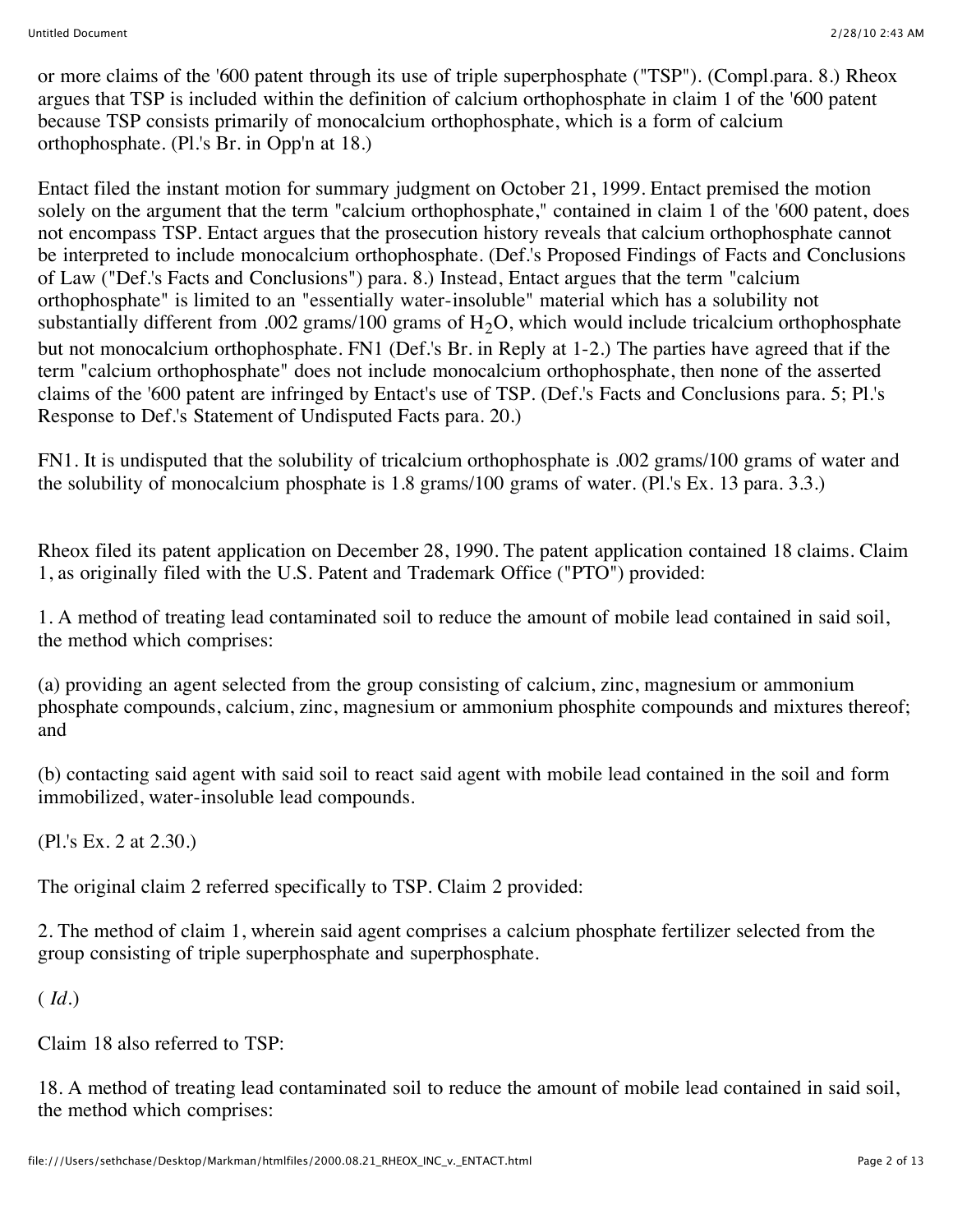(a) providing an agent selected from the group consisting of triple superphosphate, phosphate rock, hydroxyapatite and mixtures thereof; and

(b) contacting said agent with the soil in an amount of from about 1 to about  $60\%$  by weight, based on the total weight of said soil, to react said agent with said lead and form immobilized, water-insoluble lead phosphate compounds.

( *Id.* at 2.32.)

The written description, which is also known as the specification, of the '600 patent states that "in a preferred aspect of the invention," the calcium, zinc, magnesium or ammonium phosphate compounds should be selected from a list of compounds set forth in the patent. (Pl.'s Ex. 1 at 3.) The description then provides that "[e]specially preferred sources of calcium phosphate treating compounds include phosphate rock, as well as fertilizers such as triple superphosphate and superphosphate." ( *Id.*) The written description further states that (1) the phosphate agent is preferably provided in the form of a fertilizer; (2) particularly useful fertilizers include TSP and superphosphate; and (3) TSP is preferred over superphosphate. ( *Id.* col. 4.)

The written description also contains a table of experimental runs illustrating the treatment of lead contaminated soil according to the process of the invention. ( *Id.* col. 6.) Several of the runs were conducted using TSP as the treating agent. ( *Id.*) The written description states that TSP provided "superior lead stabilization results." ( *Id.* col. 7.)

As part of the original application, Rheox also filed an Information Disclosure Statement. (Pl.'s Ex. 2 at 2.38.) The Information Disclosure Statement listed as prior art, *inter alia,* O'Hara et al., U.S. Patent No. 4,737,356 ("O'Hara" or the "O'Hara patent"). ( *Id.*) O'Hara discloses a method for remediating lead in the residue or "fly ash" that comes from burning solid waste in a factory. ( *Id.*) O'Hara teaches that this contamination can be remediated by use of water soluble phosphates and that "calcium phosphate,  $Ca_3(PO_4)$ <sub>2</sub>, is 'inoperative' in immobilizing lead" in the O'Hara invention. FN2 (*Id.* at 2.39.)

FN2. We note that the term "calcium orthophosphate" is often condensed to calcium phosphate. (Tr. of Hr'g dated 1-26-00 at 204.) The Court will use the terms interchangeably.

The Court will now set forth the prosecution history of the '600 patent. The PTO Examiner issued his first office action on July 9, 1991, rejecting all 18 of Rheox's proposed claims. ( *Id.* at 2.126.) The Examiner rejected the claims pursuant to 35 U.S.C. s. 102(b) as anticipated by, or alternatively under 35 U.S.C. s. 103 as made obvious by, the application of commercial fertilizers such as TSP. ( *Id.* at 2.127.) The Examiner stated in pertinent part:

It is well known in the art that fertilizers are routinely bound (agglomerated) with conventional binders such as clays and are routinely spread and plowed into the soil. It would have been obvious to one of ordinary skill in the art to employ phosphate fertilizers for the treatment of a soil, i.e. their intended use. Immobilization of the lead present would inherently occur during or as a result of a fertilizer application for the prior art....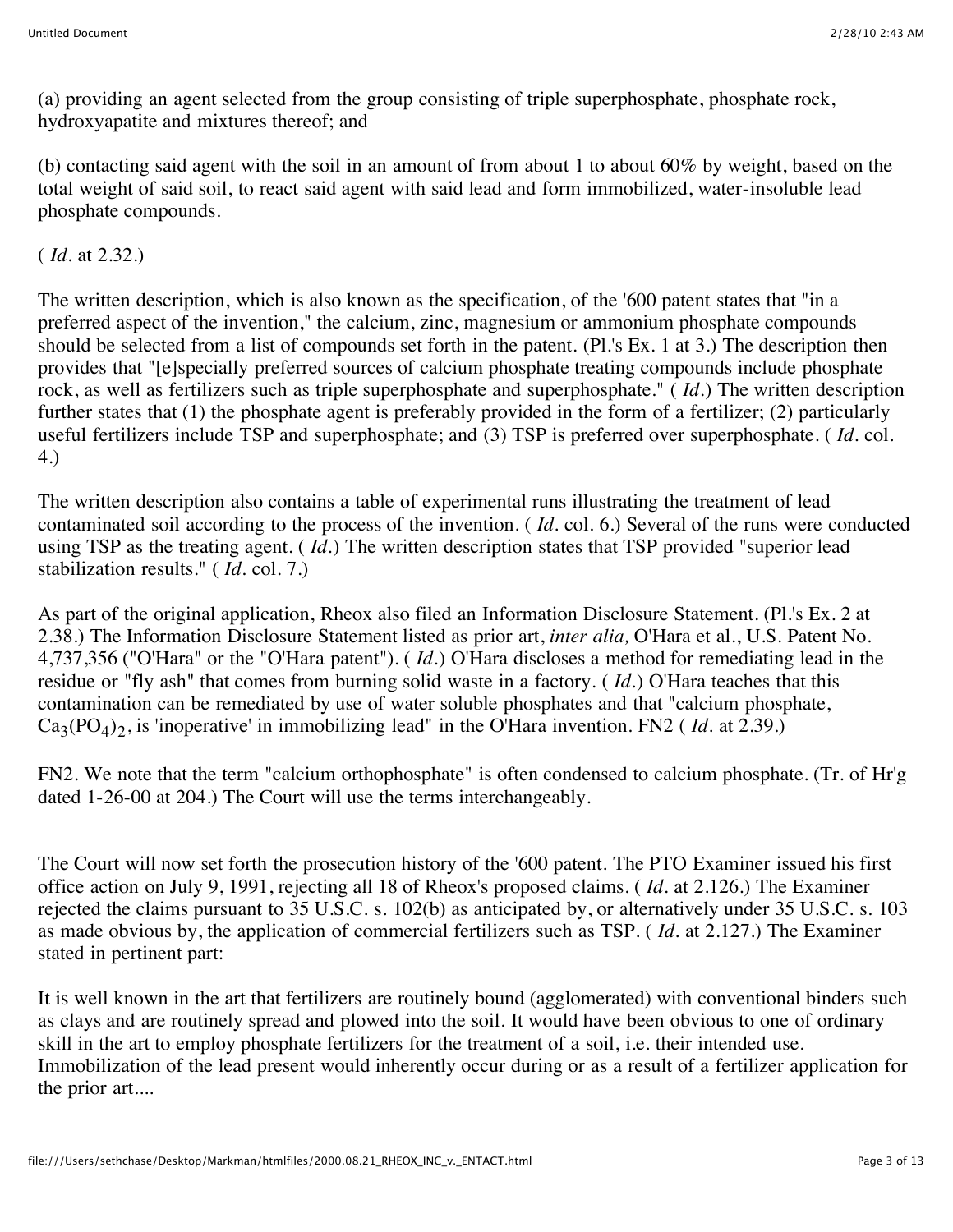( *Id.* at 2.128.)

The Examiner also rejected the claims as being unpatentable under the O'Hara patent. ( *Id.*) The Examiner stated in pertinent part:

O'Hara fairly teaches the use of phosphate to fix lead in particular solids. While it is granted that O'Hara exemplifies fly ash, as shown in claim 1 he is not limited thereto. The use of phosphate taught by O'Hara to fix lead in particular solids such as fly [ash] would suggest to one of ordinary skill in the art [to] similarly fix lead in other particular solids such as soil....

The possible urging [by Rheox] of solubility has been considered[;] however the instant compounds are water soluble to some degree. Otherwise they would not be suitable for their well known use as fertilizer.

( *Id.* at 2.129-28.)

Rheox filed a response to the first office action on October 4, 1991. Rheox argued that it was proposing a new and unobvious use for commercial fertilizers. ( *Id.* at 2.172.) In support of this argument, Rheox submitted a Supplemental Information Disclosure Statement, in which Rheox cited a discussion of fertilizers contained in *Van Nostrand's Scientific Encyclopedia.* ( *Id.* at 2.161, 2.173.) According to Rheox, the treatise did not suggest that fertilizers could be used to immobilize lead in contaminated soils. ( *Id.* at 2.173-74.) Rheox also argued that the fact that fertilizers may have been used in lead contaminated soil, and therefore may have accomplished lead immobilization without the knowledge of the fertilizer user, did not render the novel use of the materials unpatentable. ( *Id.* at 2.175.)

Rheox also addressed the argument that the claims were unpatentable under O'Hara. ( *Id.* at 2.177.) Rheox argued, *inter alia,* that (1) O'Hara stated that "calcium phosphate is ineffective as a phosphate source in the immobilization of lead" under O'Hara's invention, and (2) calcium phosphate fertilizers were among the preferred materials for carrying out Rheox's invention. ( *Id.* at 2.176-77.)

The PTO Examiner issued his second office action on January 2, 1992, again rejecting all 18 claims; however, he premised his decision only on the claims being unpatentable under O'Hara. ( *Id.* at 2.184.) He noted that O'Hara teaches the treatment of lead contaminated solids through the formation of lead phosphate and that Rheox's application would be expected by one of ordinary skill in the art. ( *Id.* at 2.185-86.) The Examiner rejected Rheox's attempt to distinguish its application on the basis of solubility. ( *Id.* at 2.186.) The Examiner noted in pertinent part:

It is well known to one of ordinary skill in the art that monocalcium phosphate is water soluble and is routinely available as super phosphate ... and triple super phosphate.... The selection of water soluble phosphates such as monocalcium phosphate, known water soluble phosphates, readily available as super phosphate and triple superphosphate and sold in bulk quantities as fertilizers as water soluble phosphate for use in the process of [O'Hara] would be obvious to one of ordinary skill in the art.

( *Id.* at 2.186-87.)

The attorney for Rheox met with the Examiner on March 26, 1992. The Examiner's somewhat cryptic notes (the "Interview Notes") concerning the meeting provide: "Attorney urge [sic] difference based on the use of slightly soluble phosphates versus the soluble phosphates of O'Hara ... Solubility of instant compound and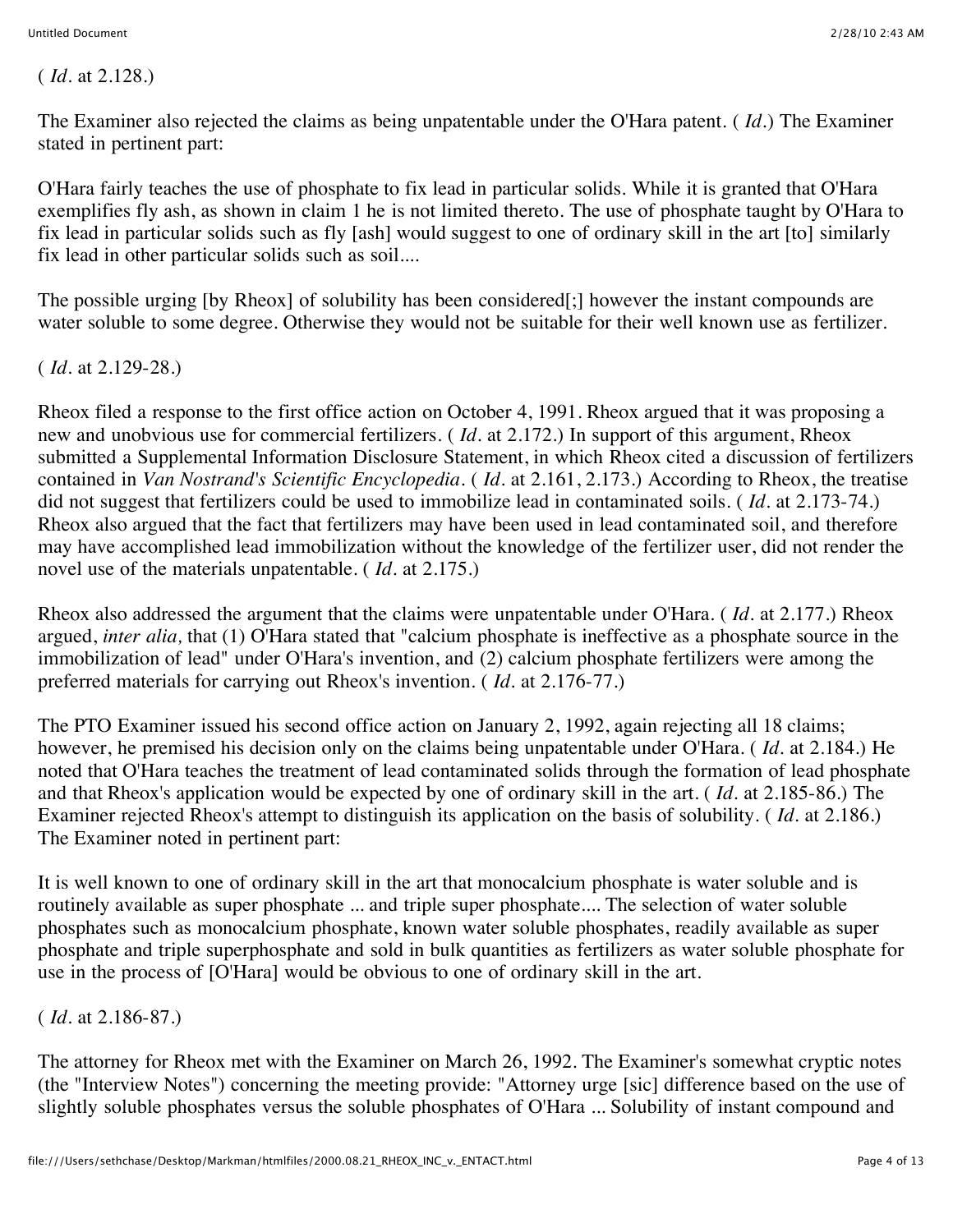compounds of O'Hara to be provided...." ( *Id.* at 2.195.)

Rheox filed a second response on April 2, 1992 (the "April 2, 1992 Response" or the "Response") that, *inter alia,* canceled claim 2 and amended claims 1 and 18. ( *Id.* at 2.197.) Claim 1 no longer stated that the treating agent would be selected from a list of compounds but instead identified the agent as "consisting essentially of calcium orthophosphate." ( *Id.* at 2.197-98.) Rheox canceled claim 2, which had identified the agent as comprising a calcium phosphate fertilizer selected from the group consisting of triple superphosphate and superphosphate. ( *Id.* at 2.198.) Rheox also amended claim 18 to delete the reference to TSP. ( *Id.*)

Rheox stated that it was canceling claim 2, and amending claims 1 and 18, to clarify the invention, to advance its patenability, and to distinguish the invention from the water-soluble compounds and method of treatment taught by O'Hara. ( *Id.* at 2.198-99.) In support of this contention, Rheox "point[ed] out that the solubility of calcium orthophosphate is 0.002 grams/100 grams of  $H<sub>2</sub>O''$  and that O'Hara described this material as insoluble. FN3 ( *Id.* at 2.202.) Rheox also asserted that the water-soluble phosphates discussed by O'Hara "are believed to be thousands of times more water soluble than Applicant's preferred (and presently claimed) calcium orthophosphate material." ( *Id.*) Rheox noted that the substantial insolubility of "the claimed compound" provides a substantial advantage-prevention of water washout of the lead immobilizing agent-which cannot be achieved by the prior art. ( *Id.*)

FN3. It is undisputed that the solubility referred to by Rheox is the solubility of tricalcium orthophosphate: .002 grams/100 grams of water. (Pl.'s Ex. 13 para. 3.3.)

Rheox also stated that the prior art did not suggest that "the calcium orthophosphate material" utilized in its invention could be substituted for the materials used in O'Hara. ( *Id.* at 2.202-03.) Rheox again noted that O'Hara indicated that "calcium orthophosphate,  $Ca_3(PO_4)_2$ ," is inoperative for immobilizing lead under the O'Hara method. ( *Id.* at 2.203.)

The PTO granted the '600 patent on November 10, 1992. To assist in interpreting the term "calcium orthophosphate," this Court held a three-day *Markman* hearing from January 26 to January 28, 2000. *See* Markman v. Westview Instr., Inc., 517 U.S. 370, 116 S.Ct. 1384, 134 L.Ed.2d 577 (1996).

### *DISCUSSION*

A court shall enter summary judgment when the moving party demonstrates that "there is no genuine issue as to any material fact and that the moving party is entitled to a judgment as a matter of law." Fed.R.Civ.P. 56(c); *see* Celotex Corp. v. Catrett, 477 U.S. 317, 322-23, 106 S.Ct. 2548, 91 L.Ed.2d 265 (1986). Once the moving party has satisfied this initial burden, the opposing party must establish that a genuine issue of material facts exists. Jersey Cent. Power & Light Co. v. Township of Lacey, 772 F.2d 1103, 1109 (3d Cir.1985). The opposing party cannot rest on mere allegations; rather, it must present actual evidence that creates a genuine issue of material fact. Anderson v. Liberty Lobby, Inc., 477 U.S. 242, 248, 106 S.Ct. 2505, 91 L.Ed.2d 202 (1986) (quotation omitted); Schoch v. First Fidelity Bancorporation, 912 F.2d 654, 657 (3d Cir.1990). Issues of fact are genuine only "if the evidence is such that a reasonable jury could return a verdict for the nonmoving party." Anderson, 477 U.S. at 248.

Summary judgment is as appropriate in a patent case as in any other case when the standard for summary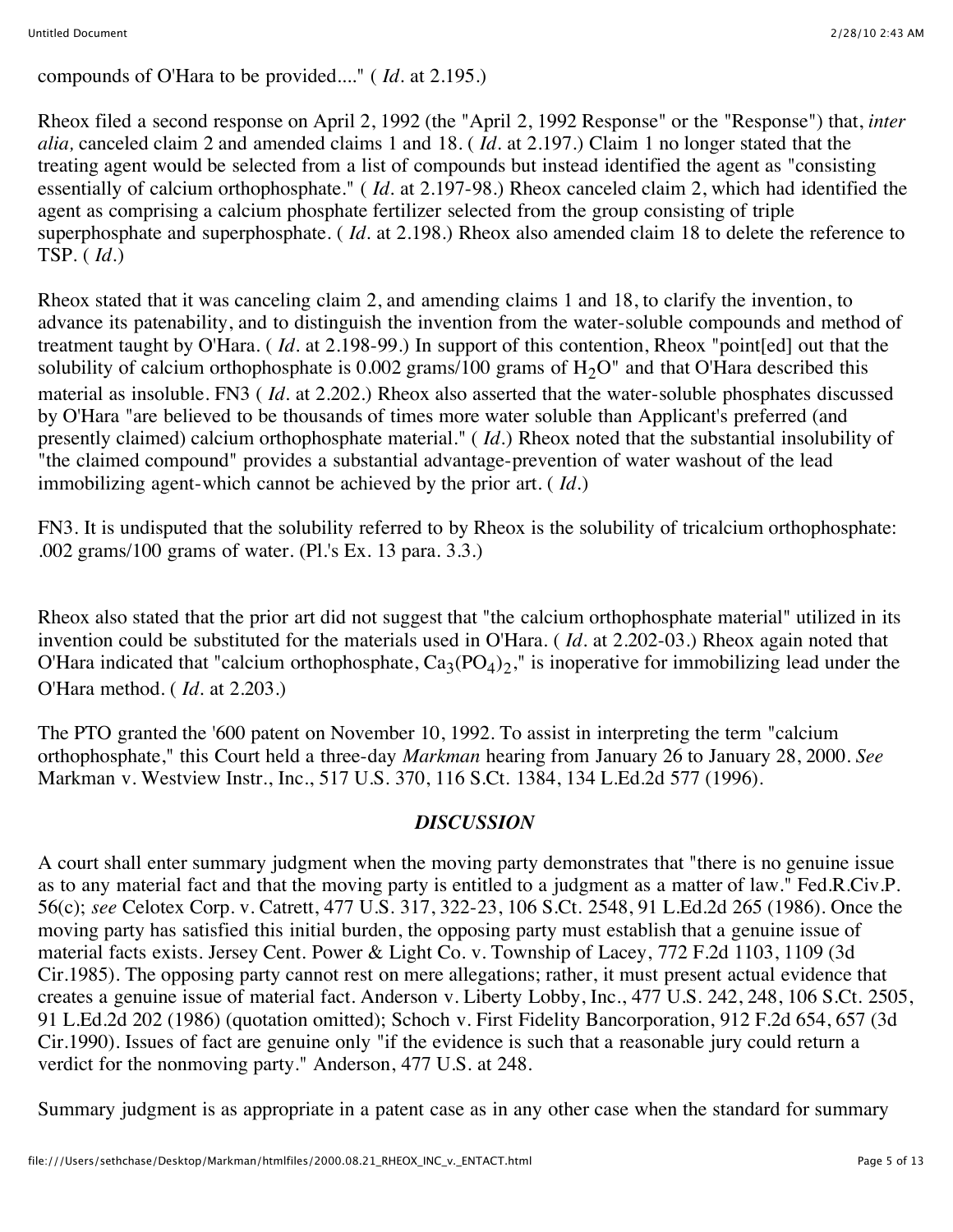judgment is met. Johnston v. IVAC Corp., 885 F.2d 1574, 1576-77 (Fed.Cir.1989). "Where the parties do not dispute any relevant facts regarding the accused product, ... but disagree over possible claim interpretations, the question of literal infringement collapses into claim construction and is amenable to summary judgment." General Mills, Inc. v. Hunt-Wesson, Inc., 103 F.3d 978, 980 (Fed.Cir.1997).

It is now well-settled that patent claim construction is a legal question to be determined exclusively by the court. Markman v. Westview Instruments, Inc., 52 F.3d 967 (Fed.Cir.), *aff'd,* 517 U.S. 370, 116 S.Ct. 1384, 134 L.Ed.2d 577 (1996). The determination of infringement requires a two-step analysis. Id. at 976. First, the claims must be construed, i.e., the legal meaning and scope of each cited claim must be determined. *Id.* Second, it must be determined whether the claims so construed cover an accused product or process, i.e., whether, in fact, every limitation found in a claim is present in the accused product or process. *Id.* Because claim interpretation is purely a question of law, the parties' dispute over the meaning of claim elements does not raise a "genuine issue as to any material fact," so as to preclude the grant of summary judgment. *Id.* at 983.

Once the claim construction aspect of the infringement inquiry is performed, the next step in analyzing a claim of literal infringement requires that the properly interpreted claims be compared to the accused product or device. Southwall Tech. Inc. v. Cardinal IG Co., 54 F.3d 1570, 1575 (Fed.Cir.1995). The determination of whether the properly construed claims read on the accused device is typically a question of fact. *Id*. In the instant matter, Rheox and Entact agree that if the Court determines that the claimed term "calcium orthophosphate" does not include monocalcium orthophosphate, summary judgment should be granted for Entact. ( *See* Def.'s Facts and Conclusions para.para. 5-6.)

To determine the proper meaning of a claim term, a court must "consider the so-called intrinsic evidence, i.e., the claims, the written description, and, if in evidence, the prosecution history." Digital Biometrics, Inc. v. Identix, Inc., 149 F.3d 1335, 1344 (Fed.Cir.1998). In defining claims, courts should first look to words of the claims. Vitronics Corp. v. Conceptronic, Inc., 90 F.3d 1576, 1582 (Fed.Cir.1996). The "general rule is ... that terms in the claim are to be given their ordinary and accustomed meaning." Johnson Worldwide Assoc., Inc. v. Zebco Corp., 175 F.3d 985, 989 (Fed.Cir.1999).

In determining the ordinary meaning of a claim, a court should "construe the claim language according to the standard of what those words would have meant to one skilled in the art as of the application date." Weiner v. NEC Elec., Inc., 102 F.3d 534, 539 (Fed.Cir.1996); *see* Zelinski v. Brunswick Corp., 185 F.3d 1311, 1315 (Fed.Cir.1999) (where claim language is a term of art, "it is given the ordinary and accustomed meaning as understood by those of ordinary skill in the art."). In ascertaining the meaning of claim language to a person of ordinary skill in the art, a court may rely upon expert testimony. Pitney Bowes, Inc. v. Hewlett-Packard Co., 182 F.3d 1298, 1309 (Fed.Cir.1999). Courts may also rely on dictionary definitions when construing claim terms, so long as the dictionary definitions do not contradict any definition found in or ascertained by a reading of the patent documents. FN4 Vitronics, 90 F.3d at 1584.

FN4. The Court notes that "a patentee may choose to be his own lexicographer and use terms in a manner other than their ordinary meaning, as long as the special definition of the term is clearly stated in the patent specification or file history." Vitronics, 90 F.3d at 1582. The '600 patent, however, does not provide its own definition of calcium orthophosphate.

## *I. The Definition of Calcium Orthophosphate*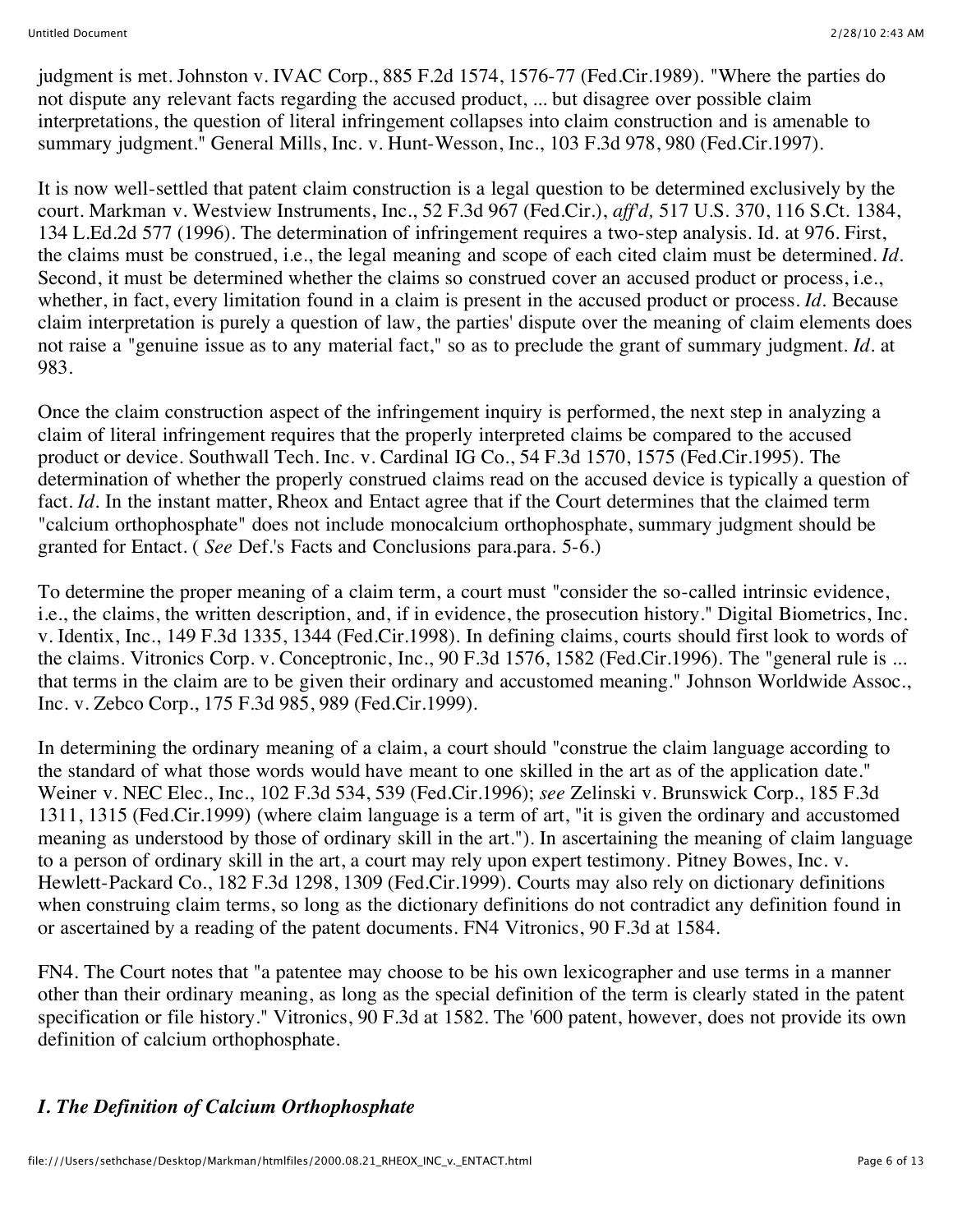The parties offered several treatises and technical dictionaries addressing the definition of calcium orthophosphate. Rheox alleges that the ordinary meaning is a family of compounds containing a "Ca" atom and a "PO<sub>4</sub>" ion. (Pl.'s Proposed Conclusions of Law ("Pl.'s Conclusions") para. 8.) According to Rheox, the family includes monocalcium orthophosphate, dicalcium orthophosphate, tricalcium orthophosphate and hydroxyapatite. ( Id.)

It is undisputed that the plural of calcium orthophosphate refers to a family of compounds. ( *See* Tr. of Hr'g dated 1-27-00 at 264-65, 276; Pl.'s Ex. 7: Lindsay, *Chemical Equilibria in Soils;* Pl.'s Ex. 9: J.C. Elliott, Structure and Chemistry of the Apatites and other Calcium Orthophosphates, *Studies in Inorganic Chemistry;* Pl.'s Ex. 10: Corbridge, Phosphorus: An Outline of its Chemistry, Biochemistry, and Technology, *Studies in Inorganic Chemistry;* Pl.'s Ex. 15: Kirk-Othmer, *Encyclopedia of Chemical Technology;* Def.'s Ex. 23: Mello's *Comprehensive Treatise on Inorganic and Theoretical Chemistry; see also* Def.'s Ex. 21: *The Farm Chemical Handbook "* (referring to calcium phosphate as monocalcium phosphate, dicalcium phosphate and tricalcium phosphate); Def.'s Ex. 22: *The Merck Index* (containing separate definitions for monocalcium phosphate, dicalcium phosphate and tricalcium phosphate but without a separate definition for calcium orthophosphate).)

The Court finds limited support for Entact's assertion that calcium orthophosphate is generally used as a synonym for tricalcium orthophosphate. The *Chemical Abstract Service Registry Handbook* (the *"CAS Registry"*), which is a compilation of all synonyms used to describe a specific chemical compound, identifies calcium orthophosphate as synonymous with tricalcium orthophosphate. (Def.'s Ex. 20; Tr. of Hr'g dated 1-27-00.) The Court is not especially persuaded by the *CAS Registry* as the *CAS Registry* only demonstrates that at least one journal has referred to the compound with the formula  $Ca_3(PO_4)$ <sub>2</sub> as both tricalcium orthophosphate and calcium orthophosphate. (Tr. of Hr'g dated 1-27-99 at 295-299.) Several other authorities do not identify calcium orthophosphate as a synonym for tricalcium orthophosphate. FN5 ( *See, e.g.,* Pl.'s Ex. 3: *CRC Handbook;* Pl.'s Ex. 15: Kirk-Othmer, *Encyclopedia of Chemical Technology.*) The Court would likely deny Entact's motion for summary judgment if the only evidence concerning the meaning of calcium orthophosphate in the '600 patent came from the treatises and dictionaries cited by the parties.

FN5. We note, however, that O'Hara refers to tricalcium orthophosphate as calcium orthophosphate in accordance with the *CAS Registry.* (Pl.'s Ex. 2 at 2.99.)

## *II. The Prosecution History*

The Court, however, finds that the prosecution history reveals that Rheox excluded monocalcium orthophosphate, and consequently TSP, from the definition of calcium orthophosphate in claim 1 of the patent. The prosecution history "contains the complete record of all the proceedings before the Patent and Trademark Office, including any express representations made by the applicant regarding the scope of the claims. As such, the record before the Patent and Trademark Office is often of critical significance in determining the meaning of claims." Vitronics, 90 F.3d at 1582. The prosecution history "limits the interpretation of claim terms so as to exclude any interpretation that was disclaimed during prosecution." *Southwall,* 516 U.S. at 987.

The chronology of the patent process reveals that Rheox deleted references to TSP from its claims after the Examiner expressed objections to TSP. In the second office action, the PTO Examiner rejected the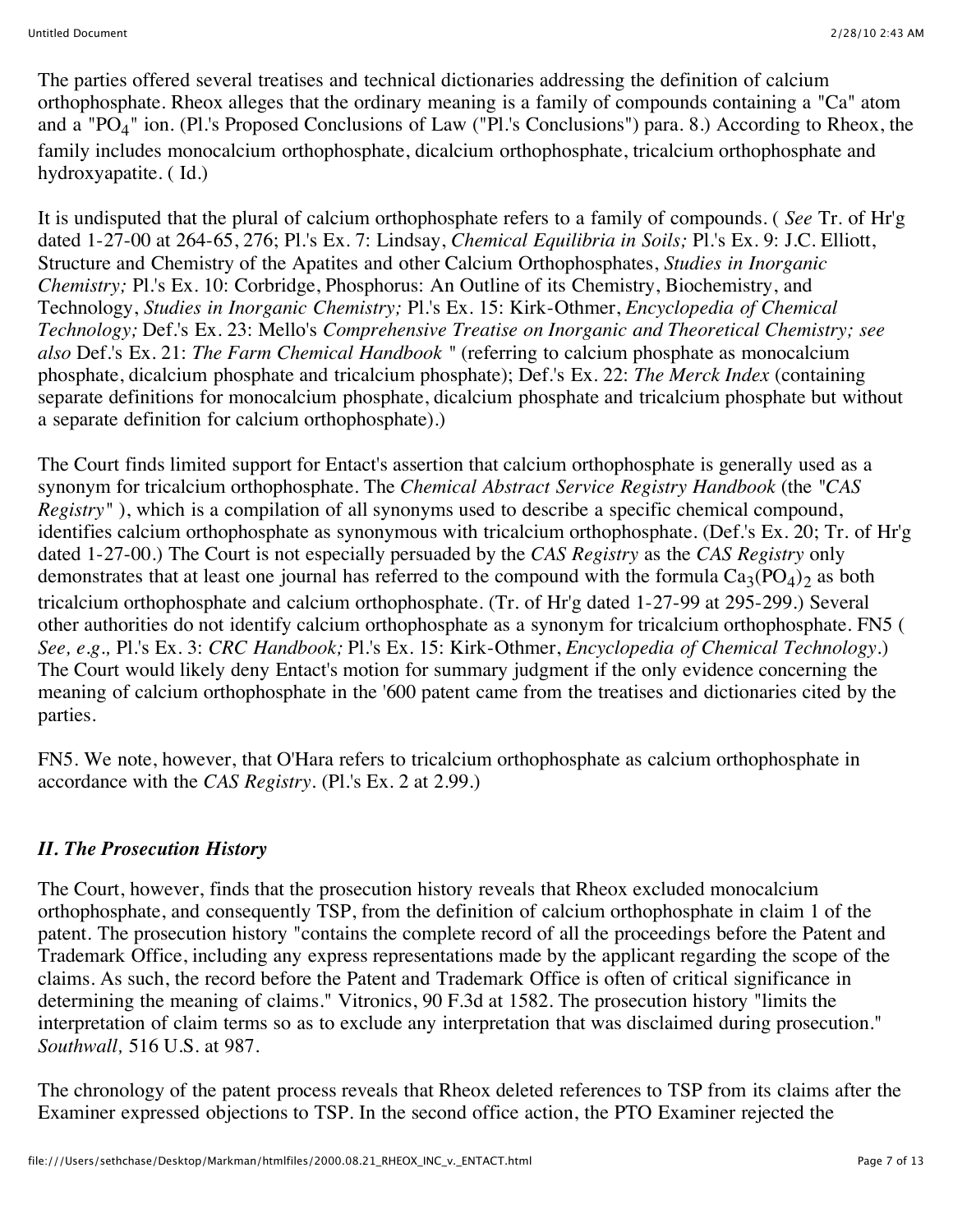argument that the invention used insoluble compounds whereas O'Hara did not. (Pl.'s Ex. 2 at 2.186.) The Examiner focused on the inclusion of TSP in the patent application:

It is well known to one of ordinary skill in the art that monocalcium phosphate is water soluble and is routinely available as ... triple super phosphate.... The selection of water soluble phosphates such as monocalcium phosphate, known water soluble phosphates, readily available as super phosphate and triple superphosphate and sold in bulk quantities as fertilizers as water soluble phosphate for use in the process of [O'Hara] would be obvious to one of ordinary skill in the art.

## ( *Id.* at 2.186-87.)

The record reveals considerable support for the Examiner's statement that TSP is water soluble. For example, *Van Nostrand's Scientific Encyclopedia,* which Rheox submitted to the Examiner to demonstrate that fertilizers had not been used in lead remediation, states that "fortunately, monocalcium phosphate,  $Ca(H_2PO_4)_2$ , is soluble in water and all moist soils." (Pl.'s Ex. 2 at 2.167.) In addition, the Wahlberg patent, which Rheox submitted to the Examiner with its original application as an example of prior art, also states that monocalcium phosphate is soluble in water. (Pl.'s Ex. 2 at 90 col. 4.)

Rheox responded to the Examiner's rejection of its claims by canceling claim 2, which had identified the agent as comprising a calcium phosphate fertilizer selected from the group consisting of triple superphosphate and superphosphate, and by amending claim 18 to delete the reference to TSP. In addition, claim 1 was changed from stating that the treating agent would be selected from a list of compounds to stating that it would be "consisting essentially of calcium orthophosphate." Rheox in its April 2, 1992 Response stated that it was canceling claims to distinguish the invention from the water-soluble compounds and method of treatment taught by O'Hara as well as to clarify the invention and advance the "patentability" of its application. (Pl.'s Ex. 2 at 2.198-99.) Rheox did not suggest in its April 2, 1992 Response that the patent still encompassed TSP. The simple chronology of the prosecution history supports a conclusion that Rheox narrowed its claims to exclude TSP so that the patent application would be approved.FN6

FN6. Rheox acknowledges that "in many cases claims are canceled to get around the prior art" and that if the term "calcium orthophosphate" included TSP as Rheox alleges, Rheox would not have been required to cancel claim 2 and strike the reference to TSP in claim 18. (Pl.'s Proposed Findings of Fact ("Pl.'s Facts") at 3.59.) Rheox, however, offers two alternative reasons, which it describes as "plausible," for why the references to TSP may have been stricken. First, Rheox's patent expert theorized that by narrowing the treating agent in claim 1 from among several broad groups to only calcium orthophosphate, while adding the "consisting essentially of" language, Rheox revised claim 1 to cover a class of compounds that included TSP and therefore simplified the claim structure by deleting references to TSP in other claims. (Tr. of Hr'g dated 1-27-00 at 88.) This speculation is not supported by any language in the April 2, 1992 Response. The Court also notes that the deletion of TSP in later claims, if TSP were intended to still be covered by the invention, could hardily be described as clarifying the patent application.

Secondly, Rheox's expert suggested that it was arguing patentability on the basis of solubility and that the reference to TSP was dropped because as a commercial fertilizer, TSP may have varying solubilities. ( *Id.* at 87-88.) We reject this argument as implausible by noting that nowhere in the prosecution history is there any suggestion that (1) the Examiner was concerned with the possibility of various solubilities for TSP, which he simply deemed water soluble, or (2) Rheox deleted references to TSP for this reason. Rheox's April 2, 1992 Response supports a conclusion that the term "calcium orthophosphate" in claim 1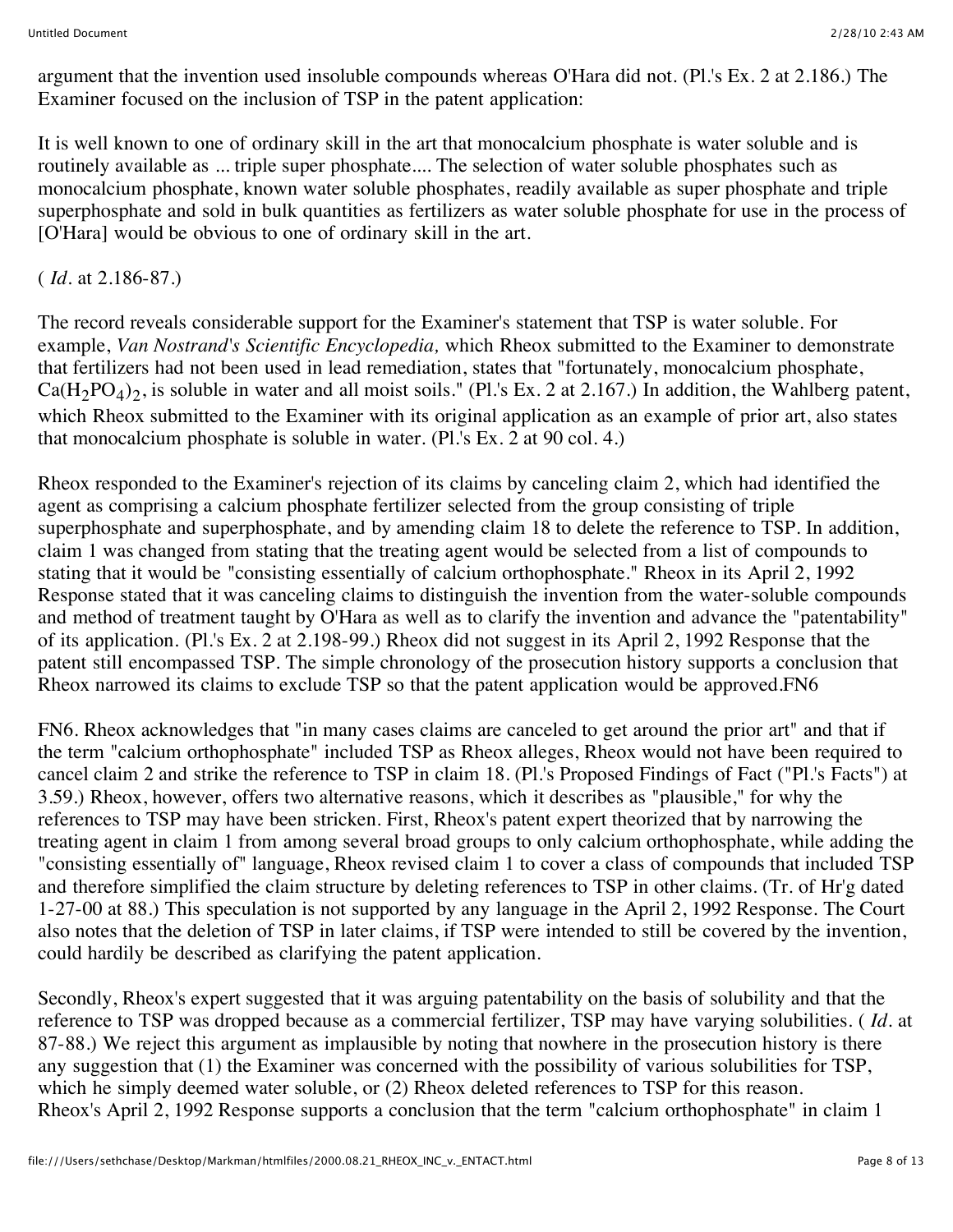does not include TSP. The Court finds that, in the April 2, 1992 Response, Rheox presented calcium orthophosphate to the Examiner not as representing an entire family of compounds but as referring only to tricalcium orthophosphate. We note in this regard that Rheox referred to the compound claimed by the patent in the singular. ( *See* Pl.'s Ex. 2 at 2.201 (Rheox states that "the presently claimed compound (calcium orthophosphate) is substantially water insoluble"); *id.* at 2.201 ("The substantial water-insolubility of the claimed compound ...").) FN7

FN7. The Examiner also uses the singular form when referring to Rheox's invention in the Interview Notes. (Pl.'s Ex. 2 at 195 ("Solubility data of instant compound and compounds of O'Hara to be provided.").) Rheox correctly notes, however, that the Examiner's comment that "attorney urge [sic] difference based on the use of slightly soluble phosphates versus the soluble phosphates of O'Hara" suggests that Rheox was claiming more than one compound. ( *Id.*) The Court will decline to give weight to the Examiner's notes in light of this inconsistency and the evidence that the handwritten notes were not done with great care, e.g. "attorney urge [sic]...."

In the April 2, 1992 Response, Rheox also identified calcium orthophosphate as having the solubility of tricalcium orthophosphate. ( *See* Pl.'s Ex. 2 at 2.202 ("Applicant points out that the solubility of calcium orthophosphate is 0.002 grams/100 grams of  $H_2O$ ."). Rheox further asserted that the water-soluble phosphates discussed by O'Hara "are believed to be thousands of times more water soluble than Applicant's preferred (and presently claimed) calcium orthophosphate material." ( *Id.*) This sentence does not make sense if "calcium orthophosphate material" included monocalcium orthophosphate, which has a water solubility of 1.8 grams/100 grams of  $H_2O$ , more than 500 times the solubility of tricalcium orthophosphate. ( *See* Tr. of Hr'g dated 1-26-00 at 195, 197.) It is undisputed that the phosphates discussed in O'Hara do not have solubilities of 1,000 or above but have solubilities more than a thousand times higher than tricalcium orthophosphate.FN8 (Pl.'s Ex. 13: Expert Report of Gary Pierzynski, Ph.D. at 3-5.)

FN8. Rheox suggests that the April 2, 1992 Response refers only to the solubility of tricalcium orthophosphate because O'Hara specifically discussed tricalcium orthophosphate. However, it is clear from the context of the April 2, 1992 Response that Rheox was limiting its definition of calcium orthophosphate to tricalcium orthophosphate. On the bottom of page 5 of the Response, Rheox stated that "the presently claimed compound (calcium orthophosphate) is substantially water-insoluble." (Pl.'s Ex. 2 at 2.201.) The next line provides: "In this regard, Applicants point out that the solubility of calcium orthophosphate is 0.002 g/100 g H<sub>2</sub>O." (*Id.* at 2.202.) The juxtaposition of the phrase "presently claimed compound" with the solubility of tricalcium orthophosphate, tied together by the clause "in this regard," reveals that Rheox was not merely responding to the example used in O'Hara but was instead limiting calcium orthophosphate to tricalcium orthophosphate.

Rheox also stated in the April 2, 1992 Response that "calcium orthophosphate,  $Ca_3(PO_4)_2$ ," was identified by O'Hara as inoperative for immobilizing lead. (Pl.'s Ex. 2 at 2.203.) The inclusion of the empirical formula for tricalcium orthophosphate beside the term "calcium orthophosphate" also indicates that Rheox was limiting the definition of calcium orthophosphate. FN9 In light of our analysis of the prosecution history, the Court finds that (1) Rheox eliminated references to TSP to satisfy the Examiner's objections that TSP is water soluble and therefore obvious under O'Hara, and (2) the term "calcium orthophosphate" in claim 1 refers only to tricalcium orthophosphate.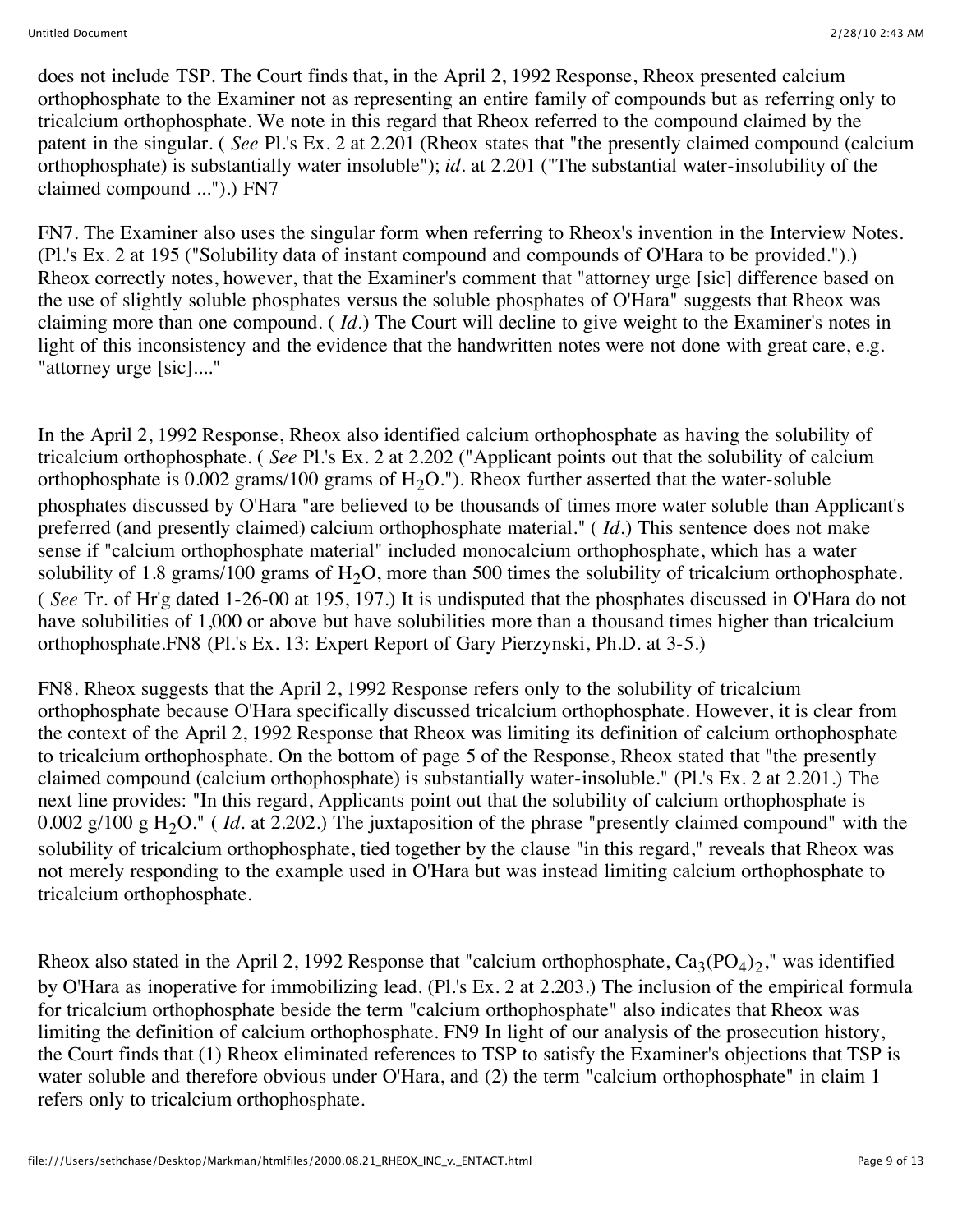FN9. It is undisputed that  $Ca_3(PO_4)_2$  is the empirical formula for tricalcium orthophosphate. The formula for monocalcium orthophosphate is  $Ca(H<sub>2</sub>PO<sub>4</sub>)<sub>2</sub>$ . *See* note 1 *supra* for the solubility of these compounds.

Rheox offers an alternative explanation of how the Examiner's objections to the inclusion of TSP were placated. The O'Hara patent states as follows in its written description:

Any convenient source of water soluble phosphate may be used in the practice of this invention. By a water soluble phosphate is meant a phosphate soluble in water at about 20 C. at least to the extent of about five weight volume percent.FN10

FN10. There is no dispute that "five weight volume percent" is the equivalent of 5 grams/100 grams  $H_2O$ . (Tr. of Hr'g dated 1-26-00 at 13; Tr. of Hr'g dated 1-27-00 at 289-90.)

(Pl.'s Ex. 6 col. 6.) Rheox notes that all of the calcium orthophosphates, including monocalcium orthophosphate, would be considered insoluble under the O'Hara benchmark. (Pl.'s Facts para. 3.40.) Rheox therefore suggests that the Examiner did not have any basis for objecting to the inclusion of TSP in the patent because monocalcium orthophosphate would not be considered water soluble under O'Hara. ( *Id.* para. 3.38.)

There is no evidence, however, that Rheox ever made this argument to the Examiner or that the Examiner considered the O'Hara benchmark. The Examiner simply stated: "It is well known to one of ordinary skill in the art that monocalcium phosphate is water soluble." (Pl.'s Ex. 2 at 2.186.) The Examiner's statement that monocalcium phosphate is known to be water soluble is supported in the literature presented to the Examiner by Rheox. ( *See* Pl.'s Ex. 2 at 2.167: *Van Nostrand's Scientific Encyclopedia;* Pl.'s Ex. 2 at 90 col. 4: the Wahlberg patent).

In addition, the Examiner stated that the use of TSP, which he identified as water soluble, "would be obvious" for use in the process of O'Hara. ( *Id.* at 2.186-87.) The Examiner did not state that the use of TSP would infringe the O'Hara patent. The Examiner's statement is therefore consistent with the O'Hara solubility benchmark because even if the solubility of monocalcium orthophosphate is lower than the O'Hara benchmark of 5 grams/100 grams of water, its use could still be obvious under O'Hara.

Rheox also cites statements in the April 2, 1992 Response that would allegedly be inconsistent unless monocalcium orthophosphate were meant to be included within the definition of calcium orthophosphate. Rheox notes that page 10 of the April 2, 1992 Response referred to phosphate rock and hydroxyapatite as "forms of calcium orthophosphate." (Pl.'s Facts para. 3.51.) If the term "calcium orthophosphate" is limited to tricalcium orthophosphate, Rheox argues that the Responses's identification of phosphate rock and hydroxyapatite as "forms" of calcium orthophosphate would not make sense.

We note, however, that the statement in the April 2, 1992 Response provided in full: "Applicants point out that phosphate rock and hydroxyapatite are forms of calcium orthophosphate (hydroxyapatite is precipitated calcium orthophosphate); these materials therefore have the water-insolubility of calcium orthophosphate." (Pl.'s Ex. 2 at 2.206.) Entact's technical expert testified that phosphate rock can contain tricalcium orthophosphate and that hydroxyapatite can be precipitated from tricalcium orthophosphate. (Tr. of Hr'g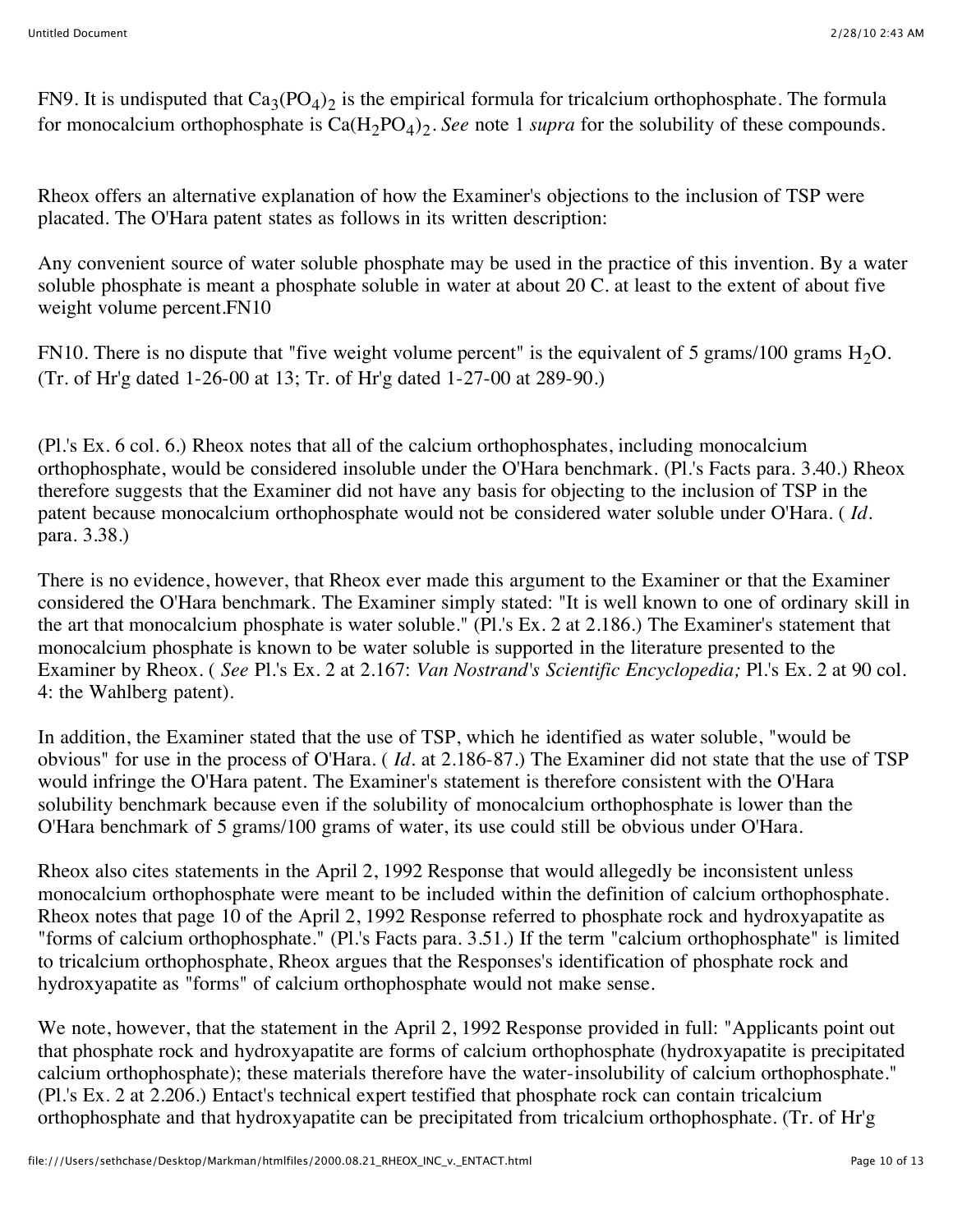dated 1-28-00 at 38-42: Schwartz test.) Consequently, the statement in the April 2, 1992 Response that phosphate rock and hydroxyapatite are forms of calcium orthophosphate is not inconsistent with limiting calcium orthophosphate to tricalcium orthophosphate.

Moreover, the statement in the April 2, 1992 Response that phosphate rock and hydroxyapatite have the water-insolubility of calcium orthophosphate makes sense only if referring to one of the compounds included in the family of calcium orthophosphates, instead of the entire family of calcium orthophosphates, because the calcium orthophosphates have different solubilities. (Tr. of Hr'g dated 1-28-00 at 42-43: Schwartz test.) Accordingly, we find that this section of the April 2, 1992 Response is not inconsistent with a definition of calcium orthophosphate as referring to tricalcium orthophosphate.FN11

FN11. Rheox points out another alleged inconsistency in the April 2, 1992 Response created by limiting the term "calcium orthophosphate" to tricalcium orthophosphate. On pages 8-10 of the April 2, 1992 Response, Rheox sets forth a list of ways that its invention differs from O'Hara, including that O'Hara did not teach the use of an agent comprising a mixture of calcium orthophosphate and hectorite gangue. Rheox argues that the only explicit reference to using hectorite gangue with another substance in the written description is found in a table listing experimental runs, which contains references to hectorite gangue mixed with TSP. (Pl.'s Facts para. 3.50.)

We note, however, that the written description also states that hectorite gangue may be used with other agents. (Pl.'s Ex. 1 col. 6.) Thus, the reference in the April 2, 1992 Response could refer to a mixture of tricalcium orthophosphate and hectorite gangue and would therefore not be inconsistent with the reference to hectorite gangue in the written description. Even if an inconsistency were created by the reference to hectorite gangue in the April 2, 1992 Response, however, we would find the inconsistency to be insignificant when compared to the major inconsistencies created in the April 2, 1992 Response if calcium orthophosphate were defined to encompass TSP. ( *See, e.g.,* Pl.'s Ex. 2 at 2.202 (stating that calcium orthophosphate has a solubility of .002 grams/100 grams  $H_2O$ ).)

In conclusion, the Court finds that the prosecution history reveals that Rheox limited the definition of calcium orthophosphate to tricalcium orthophosphate. There is no evidence in the prosecution history to explain the deletion of all references to TSP except that it was done to overcome the Examiner's objections to the inclusion of TSP in the patent application.

# *III. Written Description*

Rheox argues that the written description of the '600 patent supports finding that calcium orthophosphate encompasses monocalcium orthophosphate and that Entact's use of TSP therefore infringes the patent. Before addressing each argument, the Court notes that the written description did not change from the date of the original patent application to the date of publication of the patent. ( *Compare* Pl.'s Ex. 1 *with* Pl.'s Ex. 2 at 2.11 to 2.30.) The claims, which were amended, govern what is patented, not the written description. *See Southwall,* 516 U.S. at 987.

Rheox argues that TSP is the preferred embodiment of the invention in the written description and that the term "calcium orthophosphate" should not be interpreted to exclude the use of the preferred embodiment. (Pl.'s Conclusions para. 19.) The written description states that (1) the treating agent is preferably provided in the form of a fertilizer; (2) particularly useful fertilizers include TSP and superphosphate; and (3) TSP is preferred over superphosphate. (Pl.'s Ex. 1 col 4.)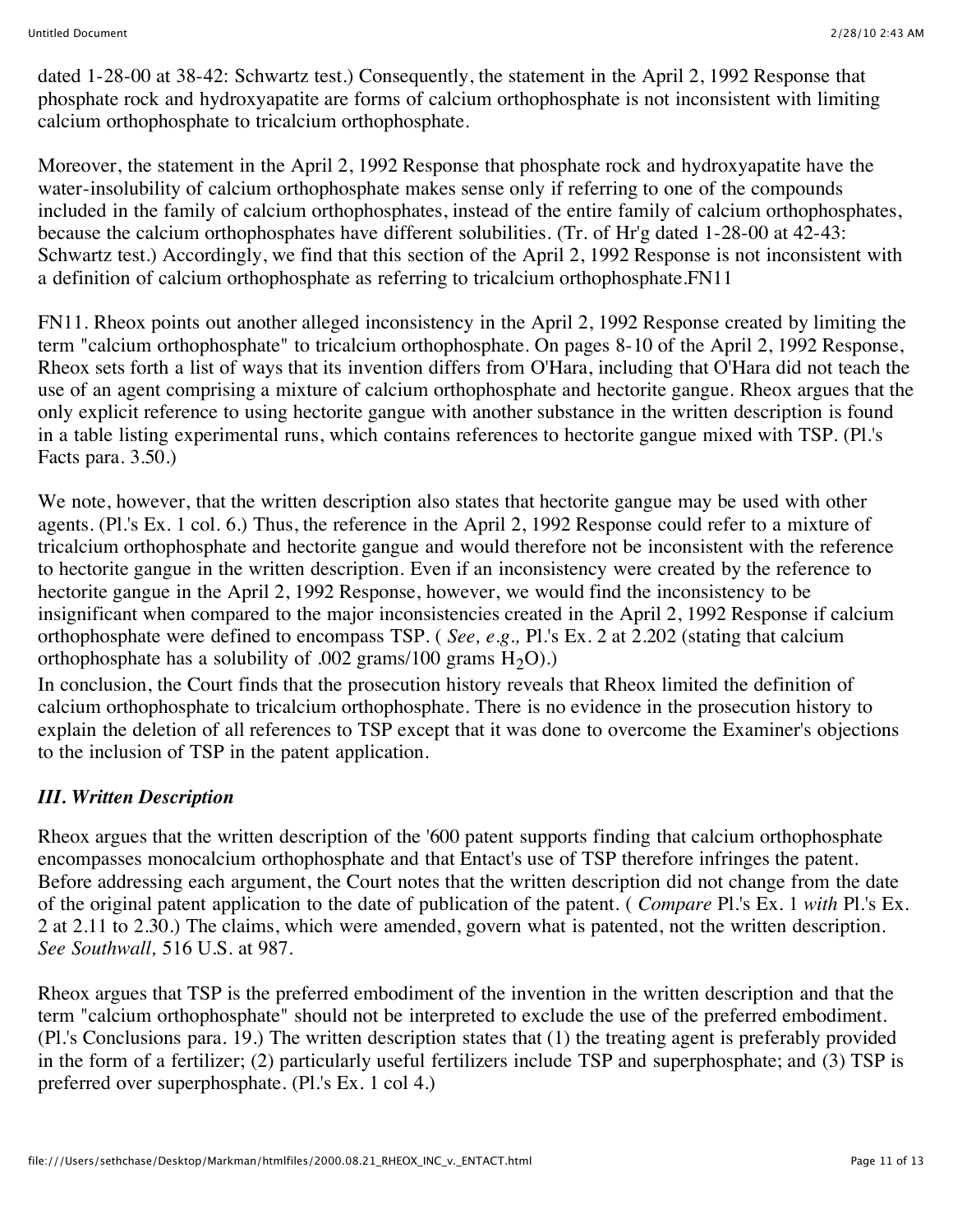The general rule is that a claim should not be interpreted to exclude the preferred embodiment expressed in the written description. Vitronics, 90 F.3d at 1583. In *Vitronics,* the Federal Circuit stated that defining a claim so that the only embodiment in the written description falls outside the scope of the patent claim is "rarely, if ever, correct, and would require highly persuasive evidentiary support." *Id.* The instant matter, however, is distinguishable because there is more than one embodiment in the written description. ( *See* Pl.'s Ex. 1 col. 3 (stating that "[i]n a preferred aspect of the invention," the agents are selected from a group consisting of, *inter alia,* tricalcium orthophosphate); *id.* col. 4 (identifying several "useful inorganic compounds," including tricalcium orthophosphate).)

We hold in this case that the prosecution history, as analyzed above, reveals that the claims were narrowed to exclude TSP. Therefore, the language remaining in the written description which is inconsistent with that construction is not controlling. In *Vitronics,* the Federal Circuit reversed a lower court ruling that construed a claim so that it did not cover the sole embodiment of the invention listed in the patent even though there was no issue of claims being limited during the prosecution history. 90 F.3d at 1583. This Court has found that TSP was specifically excluded by Rheox when it amended its patent application. We accordingly find that interpreting calcium orthophosphate so as not to include TSP is correct even if the written description states that TSP is preferred. *See* Ultra-Temp Corp. v. Advanced Vacuum Sys., Inc., 11 F.Supp.2d 141, 146- 47 (D.Mass.1998) (finding that some of the embodiments listed in the written description no longer fell under the "purview" of the claim at issue in light of the amending of the claim to overcome an objection raised by the patent examiner).

Rheox also refers to a table in the written description listing experimental runs to illustrate the treatment of lead contaminated soil according to the process of the invention. (Pl.'s Facts para. 2.11.) The table includes several runs using TSP, and the written description states that "triple superphosphate provided superior lead stabilization results, and reduced the level of hazardous leachable lead to less than 5 ppm." (Pl.'s Ex. 1 ccl. 7.) Rheox argues that, if calcium orthophosphate is limited to tricalcium orthophosphate, none of the agents in the table would fall within that definition. (Pl.'s Facts para. 2.12.)

We note, however, that Rheox told the Examiner in the April 2, 1992 Response that phosphate rock and hydroxyapatite are forms of calcium orthophosphate. ( *See* Pl.'s Ex. 2 at 2.206; discussion *supra.*) According to the table, several of the runs were done with hydroxyapatite. (Pl.'s Ex. 1 col. 6.) Defining calcium orthophosphate as limited to tricalcium orthophosphate would therefore not lead to the conclusion that the table fails to include any runs using the ultimately claimed agent. Accordingly, we find that the table is not inconsistent with interpreting calcium orthophosphate as limited to tricalcium orthophosphate.FN12

FN12. There is one statement in the written description that is inconsistent with a definition of calcium orthophosphate as limited to tricalcium orthophosphate. The written description provides that "[a]nalysis by X-ray diffraction and infrared spectroscopy indicated that the bulk of triple superphosphate [used in the experiment] was calcium orthophosphate." (Pl.'s Ex. 1 col. 7.) This statement does not make sense if "calcium orthophosphate" is defined as only tricalcium orthophosphate because monocalcium orthophosphate is the primary ingredient of TSP. Entact's chemistry expert stated that an effective analysis of TSP using X-ray diffraction could not have been done, (Tr. of Hr'g dated 1-27-00 at 253: Schwartz test.), but his statement is irrelevant to an analysis of the meaning of the term "calcium orthophosphate" as used in the written description.

The Court's ultimate conclusion is not affected, however, by the use of the term "calcium orthophosphate" in this manner given that it occurred prior to both the Examiner's rejection of the patent application and